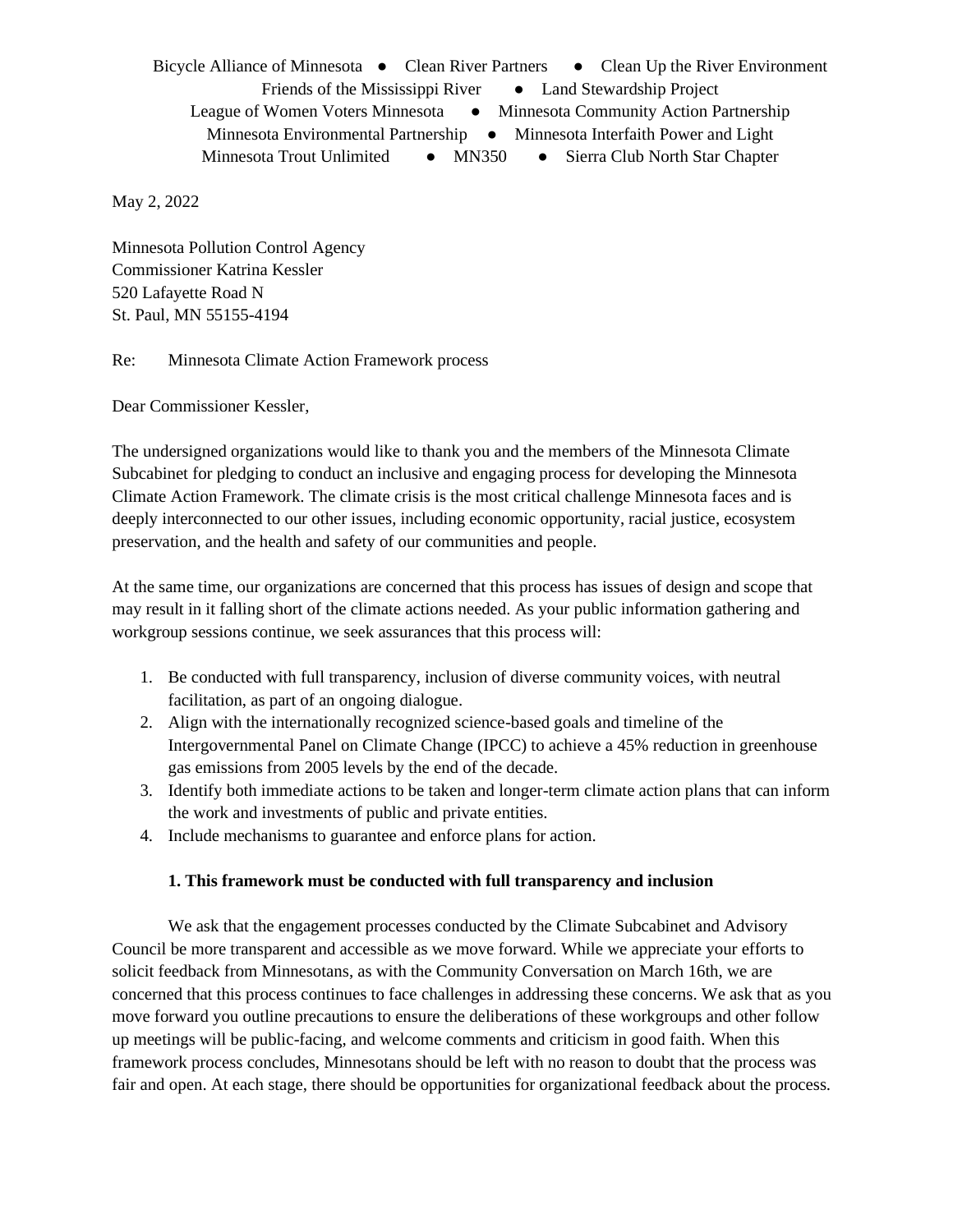The process must also more effectively engage all Minnesota communities, especially those most directly impacted by pollution and climate change. This includes ensuring strong representation of Black, Indigenous and communities of color in each step of the process, and conducting robust outreach to members of immigrant communities, Indigenous tribes, young people and communities of color. In order to effectively conduct this outreach, we ask you to collaborate with the organizations participating in this process who have worked to build the necessary relationships with these diverse communities. This outreach and relationship-building should continue beyond the scope of this framework to ensure these communities are meaningfully consulted and their feedback is incorporated into future climate action and policies.

In addition, we need to raise a concern regarding the facilitation of some of the work groups by a nonneutral facilitator. We respect and appreciate Great Plains Institute's participation in the process and many of us partner with GPI in similar spaces, however, as an organization with its own climate policy agenda, we are concerned that it cannot be an impartial facilitator. For this reason, we recommend that an appropriate role for GPI be as an equal participant in the process and not as a facilitator. We believe that for this process to be effective it must be conducted by a neutral party (for example by state agency staff or by a neutral outside consultant) that will fairly represent all ideas generated by participants of the workgroups.

Given the importance of a neutral and independent facilitator, we recommend that funding be made available from state operations to compensate a facilitator going forward.

## **2. This framework must be aligned with the IPCC goals**

Minnesota and the planet face the stark reality that absent dramatic action in line with what internationally recognized science tells us, we will face catastrophic consequences within decades. The IPCC's goals and timeline - a 45% reduction in climate emissions by 2030 to maintain a 1.5℃ rise in global temperature - are considered the guiding star for climate efforts around the world, and Minnesota should use them in targeting emissions reductions.

The fact that Minnesota has struggled to meet our 15-year-old state adopted emissions reductions goals should not deter us from listening to current clear science. It is the obligation of Minnesota, the United States, and the world as a whole to cut our emissions at a scale and speed that will provide people and the planet with a livable future. This framework should explicitly identify a zero emissions target as its goal and seek ideas and expertise on how to get there.

## **3. This framework must identify both immediate actions and long-term planning**

While we can appreciate that the limitations of state government and the political cycle can disrupt long-term climate planning, the fact remains that Minnesota must prepare for climate on the scale of both years and decades just as we do for economic and population forecasts. This means that for every decision we make now on permitting, climate investments, and land use, we must consider how consequent emissions or lack thereof will affect our efforts at carbon neutrality ten, twenty, or thirty years down the line.